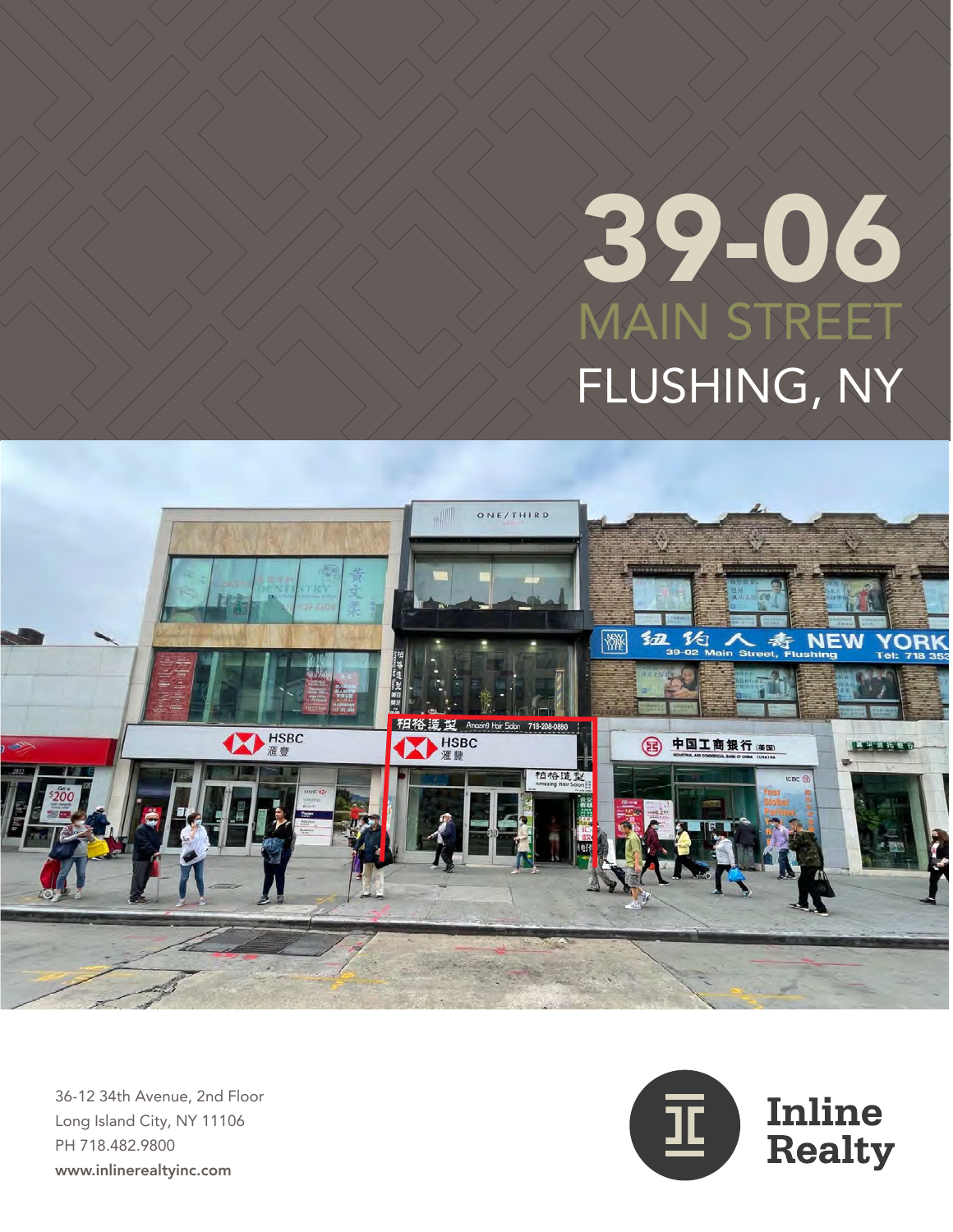## MAIN STREET FLUSHING, NY 39-06



**Address** 39-06 Main Street Flushing, NY 11345

**Neighborhood** Downtown Flushing

**Cross Street** Roosevelt & 39th Avenues

**Possession** Immediate

**Comments** Rear Egress 2 Parking spots in rear **Gross Leasable Area** 3,500 SF – Ground (Approx.)

**Frontage** 22 feet on Main Street

**Transportation** Subway - 17.65 M Annual Riders

#### **Neighboring Tenants**

Chase, AT&T, Starbucks, New World Mall, HSBC, Duane Reade, Citibank, TD Bank, Santander, Cathay Bank, McDonalds, T- Mobile GNC, Bank of America, Macy's, Chipotle

#### **For more information, contact exclusive agents:**

Michael Friedman michael@ilrny.com 718.482.9800 ext. 1 David Alani david@ilrny.com 718.482.9800 ext. 2